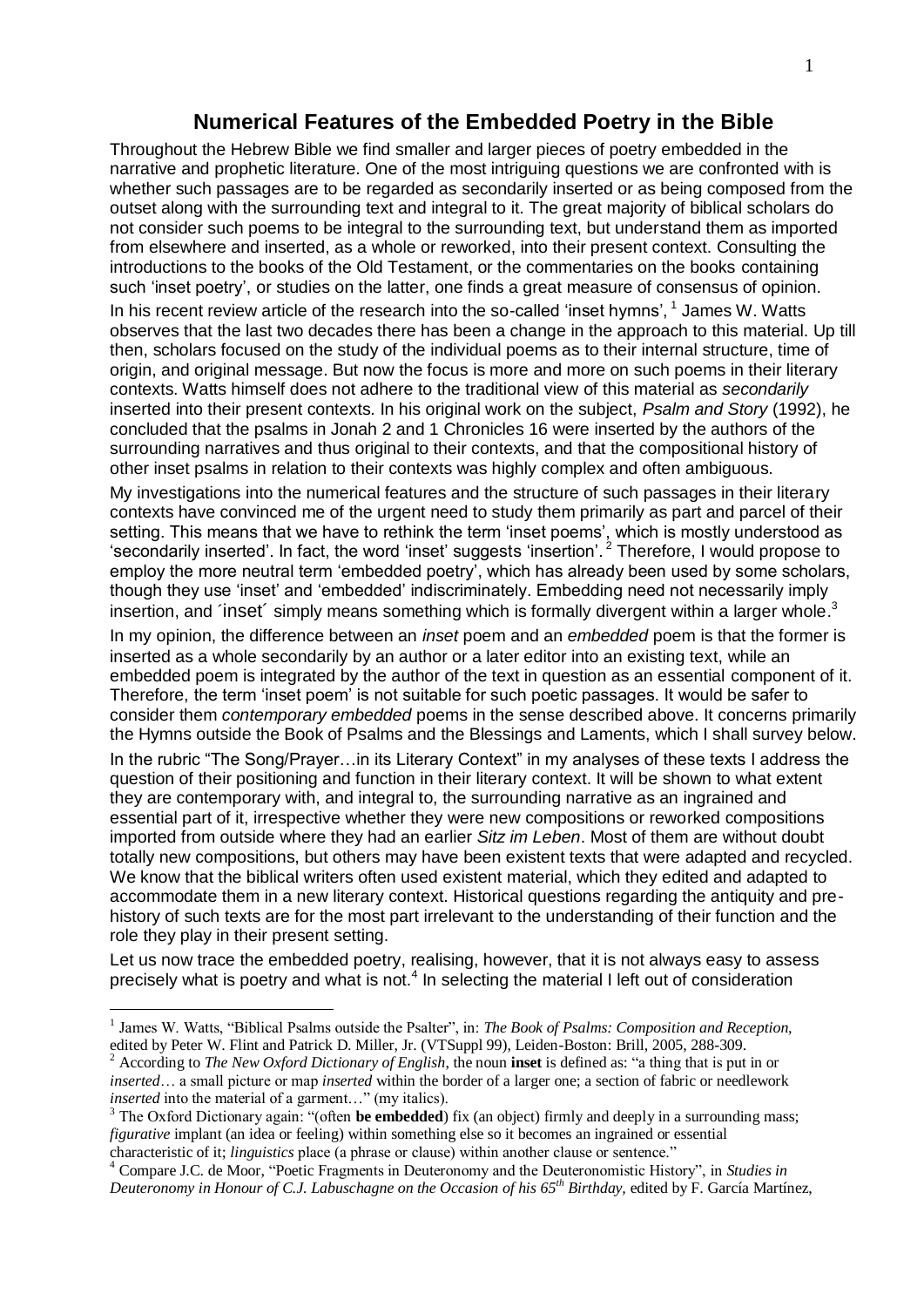passages that are not easily recognizable as poetry, e.g., material described as 'narrative poetry' or 'prose shown to be verse'.<sup>5</sup> The list in the following survey contains items that clearly stand out in their literary context as formally divergent.

The first chapter, **"Hymns Outside the Book of Psalms"**, contains the logotechnical analyses of ten hymns/prayers in their literary context:

- 1. The Song at the Reed Sea in Exodus 15
- 2a. The Framework to the Song of Moses in Deuteronomy
- 2b. The Song of Moses in Deuteronomy 32
- 3. The Song of Deborah in Judges 5
- 4. The Song of Hannah in 1 Samuel 2
- 5. The Song of David in 2 Samuel 22
- 6. The Letter-Prayer of Hezekiah in Isaiah 38
- 7. The Prayer of Jonah in Jonah 2
- 8. The Prayer of Habakkuk in Habakkuk 3
- 9. Daniel's Song of Praise in Daniel 2
- 10. The Song of Praise Ordained by David in 1 Chronicles 16

In a second chapter, **"Blessings and Laments"**, are to be found my analyses of the Blessings in the Torah, the Last Words of David, two Laments of David, and last but not least, the impressive Alphabetic Acrostic in the Book of Lamentations:

- 1. The Last Words of Jacob in Genesis 47-49
- 2. The Blessing of Moses in Deuteronomy 33
- 3. The Blessings of Balaam in Numbers 22-24
- 4. The Priestly Blessing in Numbers 6
- 5. The Last Words of David in 2 Samuel 23
- 6. David's Lament for Saul and Jonathan in 2 Samuel 1
- 7. The Book of Lamentations

1

In a third rubric, **"Miscellaneous Texts"**, I study the numerical features of a number of interesting texts, such as the Story of Judah and Tamar in Genesis 38, the Story of Moses at Mount Horeb in Exodus 1-4, the Story of the Cloud and the Tabernacle in Exodus 40 and Numbers 9, the Battle against Amalek in Exodus 17, the Framework to the Book of Job, and various other texts, e.g., the two versions of the Decalogue, the material in Exodus 23 and Exodus 33, Joshua 1-7, Isaiah 59, etc.

## **Poetic Passages in the Narratives of the Hebrew Bible**

The substantial hymns and poems that will be analysed in detail are in **bold face**.

The smaller poetic passages will only be mentioned, and their numerical features registered, that is to say, more particularly the use of the two divine name numbers **17** and **26** to give prominence to certain sections of the text.

| Genesis 1:26-27    | The Creation of Human Beings (32 words: 2 in the introduction, 17 in God's<br>speech, and 13 in the poem describing their creation). |
|--------------------|--------------------------------------------------------------------------------------------------------------------------------------|
| Genesis 2:23-24    | Words Spoken by the Man after the Creation of the Woman (28 words: 2 in<br>the introduction and $26(13 + 13)$ in the poetic speech). |
| Genesis 4:23-24    | The Oath of Lamech (24 words: 3 in the intro and 21 in the Oath).                                                                    |
| Genesis 8:22 + 9:6 | Two quotations in God's Speech (altogether 26 words: 14 and 12)                                                                      |
|                    |                                                                                                                                      |

A. Hilhorst, J.T.A.G.M. van Ruiten, A.S. van der Woude, Leiden – New York – Köln: E.J. Brill, 1994, 183-196. <sup>5</sup> Compare the collection of essays specifically dealing with the appearance of poetry in a variety of Near Eastern prose texts in: J.C. de Moor – W.G.E. Watson (eds.) *Verse in Ancient Near Eastern Prose* (AOAT 42,

Neukirchen Vluyn, 1993). See also De Moor's article in the preceding note, pp. 183f., and especially James W. Watts' article cited in note 1 above.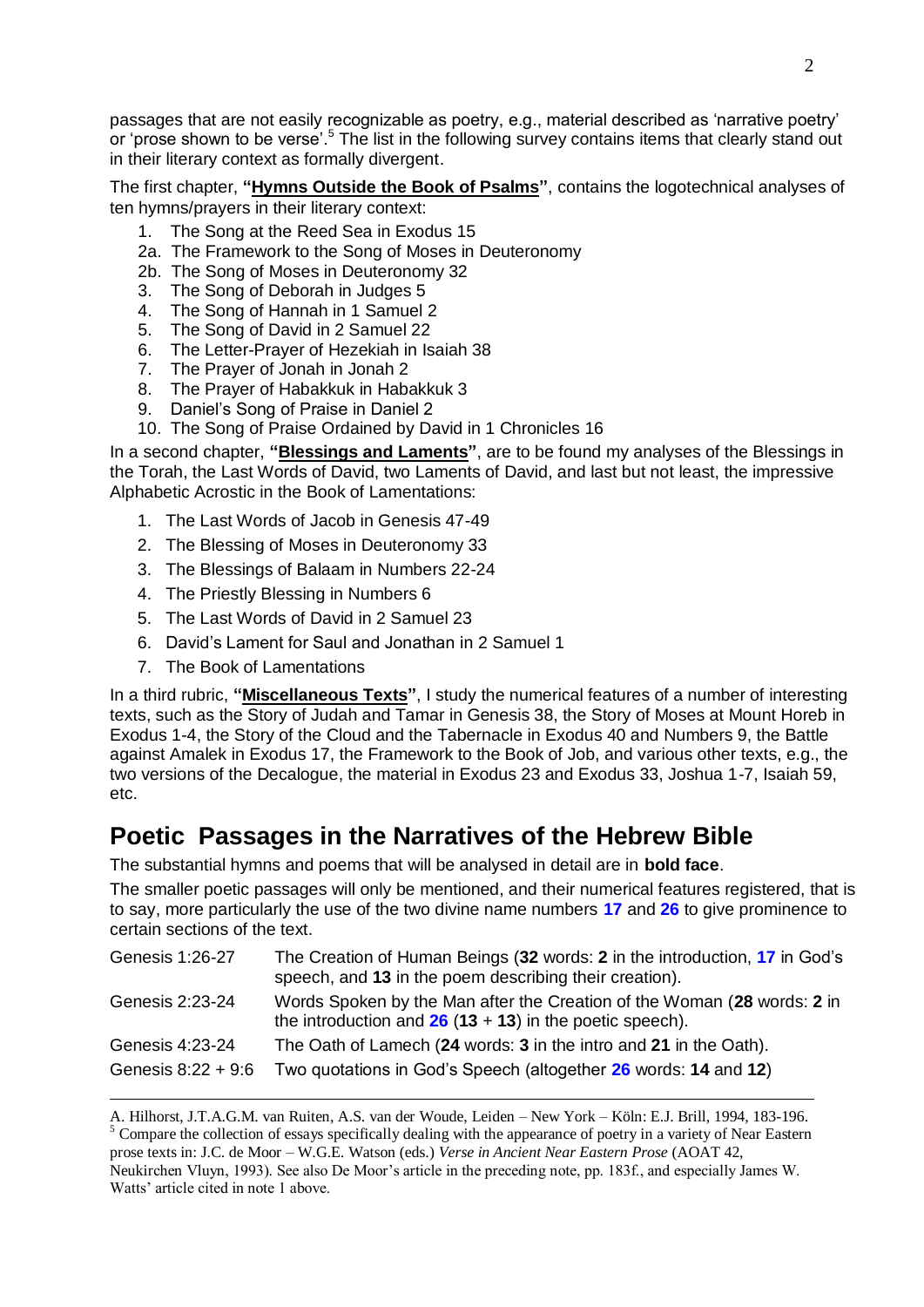| Genesis 16:11-12       | Oracle to Hagar (28 words: 2 in the introduction and 26 in the oracle).                                                                                                                                                                                                                                                                                                                           |  |  |
|------------------------|---------------------------------------------------------------------------------------------------------------------------------------------------------------------------------------------------------------------------------------------------------------------------------------------------------------------------------------------------------------------------------------------------|--|--|
| Genesis 21:17-18       | Oracle to Hagar (26 words in total, with 14 in v. 17 and 12 in v. 18).                                                                                                                                                                                                                                                                                                                            |  |  |
| Genesis 24:59-60       | The Family of Rebecca bid her Farewell $(26 \text{ words}: 11 (=WH)$ dealing with<br>the farewell in v. 59, and 15 (= $YH$ ) with the blessing in v. 60).                                                                                                                                                                                                                                         |  |  |
| Genesis 25:23          | Oracle to Rebecca (altogether 16 words: 3 in the introduction and 13 in the<br>oracle).                                                                                                                                                                                                                                                                                                           |  |  |
| Genesis 27:26-29       | Isaac's Blessing of Jacob (altogether $52$ (2 x $26$ ) words: 18 in the introduction<br>(17 in narrative and 1 in intro formula), and $34$ (2 x 17) in the blessing).                                                                                                                                                                                                                             |  |  |
| Genesis 27:39-40       | Isaac's Blessing of Esau (altogether 26 words: 5 in the introduction and 21 in<br>the blessing; moreover, in terms of the use of the <i>atnach</i> , the 26 words are<br>divided into 11 (=WH) and 15 (=YH) after the <i>atnach</i> .                                                                                                                                                             |  |  |
| Genesis 49             | The Last Words of Jacob (in: Blessings and Laments).                                                                                                                                                                                                                                                                                                                                              |  |  |
| <b>Exodus 15</b>       | The Song at the Reed Sea (in: Outside Hymns).                                                                                                                                                                                                                                                                                                                                                     |  |  |
| <b>Numbers 6:22-27</b> | The Priestly Blessing (in: <b>Blessings and Laments</b> - altogether 41 words: 26<br>words spoken by Yahweh commanding it (18 in vs. 22-23 and 8 in v. 27) and<br>15 in the blessing itself (vs. 24-26), which was obviously an existent liturgical<br>formula).                                                                                                                                  |  |  |
| Numbers 10:34-36       | The Exhortation to the Ark, when the Israelites set out from the camp<br>(altogether 26 words: 14 in the narrative and 12 in the two liturgical sayings;<br>compare also Pss. 68:2 and 132:8, and 1 Chron. 6:41).                                                                                                                                                                                 |  |  |
| Numbers 21:14-18       | Two Songs about the Amorite territories (the first is a quotation from the<br>Book of the Wars of Yahweh, the second is sung by the Israelites at Be-er):<br>altogether 55 words, with $26 (6 + 20)$ in the introductions and 29 (14 + 15) in<br>the two songs.                                                                                                                                   |  |  |
| Numbers 21:27-31       | The Victory Song of Hesbon (a quotation from 'the reciters of taunt songs', or<br>'ballad singers' (partly cited in Jer. 48:45-46), and originally an Amorite<br>song): together with its framework has of $52$ (2 x $26$ ) words, with 4 in the<br>introduction, $44$ in the Song, and $4$ in the concluding note (v. 31) stating that<br>the Israelites occupied the territory of the Amorites. |  |  |
| Numbers 21:34-35       | YHWH's last words before the Balaam passage: 26 words altogether.                                                                                                                                                                                                                                                                                                                                 |  |  |
| Numbers 22-24          | The Blessings of Balaam (in: Blessings and Laments).                                                                                                                                                                                                                                                                                                                                              |  |  |
| <b>Deuteronomy 32</b>  | The Song of Moses (in: Outside Hymns).                                                                                                                                                                                                                                                                                                                                                            |  |  |
| Deuteronomy 33         | The Blessing of Moses (in: Blessings and Laments).                                                                                                                                                                                                                                                                                                                                                |  |  |
| Judges 5               | The Song of Deborah (in: Outside Hymns).                                                                                                                                                                                                                                                                                                                                                          |  |  |
| 2 Sam. 1:17-27         | David's Lament for Saul and Jonathan (in: Blessings and Laments).                                                                                                                                                                                                                                                                                                                                 |  |  |
| 2 Sam. 3:33-34         | David's Lament for Abner $(26$ words: $17a + 9b)$ .                                                                                                                                                                                                                                                                                                                                               |  |  |
| 2 Samuel 22            | The Song of David (in: Outside Hymns).                                                                                                                                                                                                                                                                                                                                                            |  |  |
| 2 Samuel 23:1-7        | The Last Words of David (in: Blessings and Laments).                                                                                                                                                                                                                                                                                                                                              |  |  |
| 2 Kings 19:14-31       | Hezekiah's Prayer during the Assyrian Threat and Yahweh's Response have<br>altogether $272$ (16 x 17) words, with $234$ (9 x $26$ ) in vs. 14-28 and 38 in vs.<br>29-31. Significantly enough, there are 17 words in v. 16 and 9 in v. 17,<br>giving altogether 26 words in vs. 16-17. The prayer in vs. 15b-19 is a<br>remarkable mix of prose and poetry. <sup>6</sup>                          |  |  |

For the prayer (vs. 15-19) and its introduction (v. 14), see W.T.W. Cloete, "Distinguishing Prose and Verse in 2 Ki. 19:14-19", in: J.C. de Moor – W.G.E. Watson (eds.) *Verse in Ancient Near Eastern Prose* (AOAT 42, Neukirchen Vluyn, 1993), 31-40. He regards v. 14 and the first 6 words of v. 15, as well as vs. 17-18 as prose. The remaining **18** words of v. 15 and the **17** words of v. 16, as well as the **15** (or 14?) words of v. 19, are taken as verse.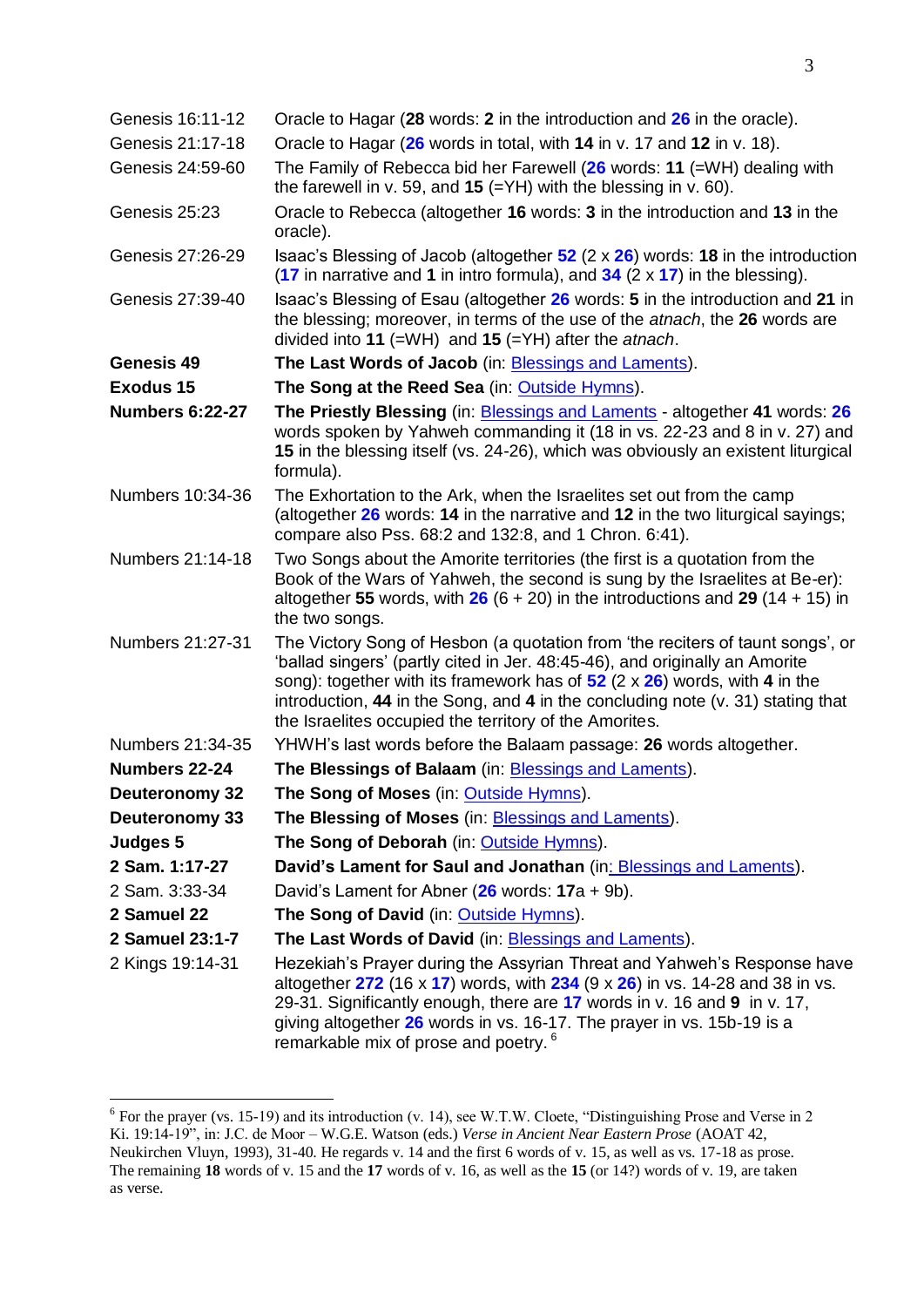| Hezekiah's Prayer for Recovery from Illness and Yahweh's Response (with<br>185 words) is throughout composed as prose, but the 14-word prayer in v. 3<br>has 8 words phrased as prose and 6 as poetry. The same applies to<br>Yahweh's 47-word response in vs. 5 and 6 (26 and 21 words respectively),<br>which has the first 12 words in prose and the remaining 35 in verse. What is<br>significant is that the narrative in vs. 4-7, including Yahweh's speech, is<br>made up of exactly $68$ (4 x 17) words. Moreover, both vs. 1-3 and vs. 4-7<br>have 26 words after atnach and the 185 words of the entire section have 102<br>$(6 \times 17)$ before the atnach. |
|--------------------------------------------------------------------------------------------------------------------------------------------------------------------------------------------------------------------------------------------------------------------------------------------------------------------------------------------------------------------------------------------------------------------------------------------------------------------------------------------------------------------------------------------------------------------------------------------------------------------------------------------------------------------------|
| The parallel text in Isaiah 38:1-8 (123 words) is a shorter version of the text<br>in 2 Kings, and is followed by a prayer of thanksgiving put on the lips of<br>Hezekiah (vs. 10-20 in Isaiah 38:9-22). I shall analyse this prayer in more<br>detail.                                                                                                                                                                                                                                                                                                                                                                                                                  |
| $H\alpha$ zokiab'e Lottor Dravor (in: Qutoido Hymne)                                                                                                                                                                                                                                                                                                                                                                                                                                                                                                                                                                                                                     |

| <b>Isaiah 38: 9-20</b> | Hezekiah's Letter-Prayer (in: Outside Hymns).             |
|------------------------|-----------------------------------------------------------|
| Amos 4:13              | Doxology (21 words: $17a + 4b$ ).                         |
| Amos 5:8-9             | Doxology $(26 \text{ words}: 13a + 13b)$ .                |
| Amos 9:5-6             | Doxology (32 words: $17a + 15b$ ).                        |
| Jonah 2:1-11           | The Prayer of Jonah (in: Outside Hymns).                  |
| Habakkuk 3:1-19        | The Prayer of Habakkuk (in: Outside Hymns).               |
| 1 Chronicles 16        | The Song of Praise Ordained by David (in: Outside Hymns). |
| Daniel 2:19-23         | Daniel's Song of Praise (in: Outside Hymns).              |

2 Kings 20:1-11

<u>.</u>

The striking numerical aspects surveyed above, in which the two divine name numbers **17** and **26** feature prominently in a very conspicuous way, should be viewed in the light of similar numerical features of the divine speeches in the Pentateuch. Important texts appear to have been 'sealed' with the name of Yahweh by means of its numerical values. Let me give more examples:

The eleven divine monologues in the Pentateuch (Gen. 1:26; 2:18; 3:22; 6:3; 6:7; 8:21-22; 11:6-7; 18:17-19; Exod. 3:17; 13:17, and Deut. 32:20-27) have altogether 315 words, divided into:

**26** words altogether in the introductory formulae

**289** (**17**x**17**) words altogether in the monologues.

A closer examination of the other divine speeches reveals that the Primeval History is divided into three sections:<sup>7</sup>

<sup>7</sup> What follows is a quotation from my book *Numerical Secrets of the Bible*, North Richlands Hills, Texas: Bibal Press, 2000. For information about the book, click [here.](http://www.labuschagne.nl/book.htm)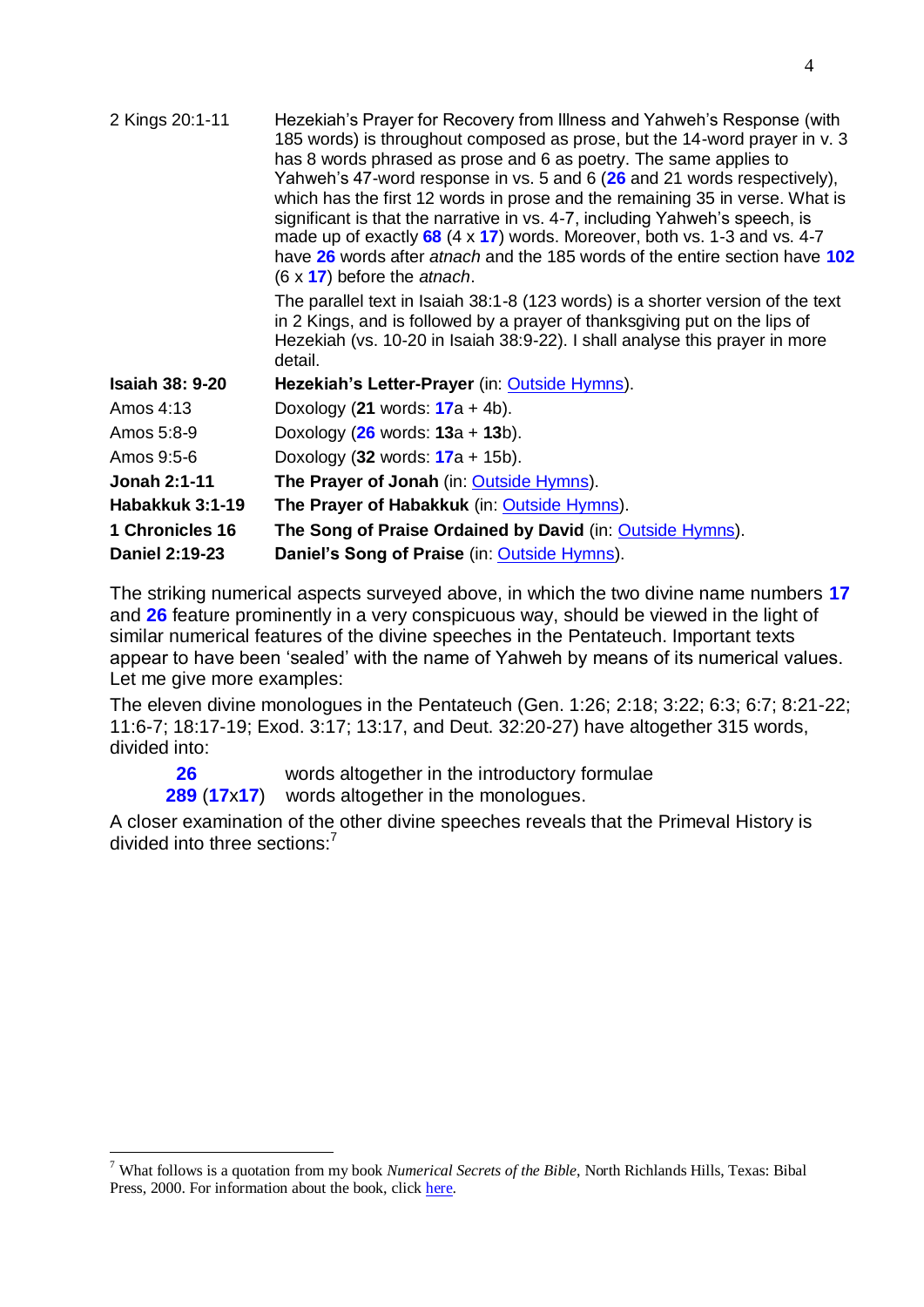| a) | The creation of human beings:                                                                                |  |
|----|--------------------------------------------------------------------------------------------------------------|--|
|    | creation of male and female<br>Genesis 1:26<br><b>17</b> words<br>creation of Eve<br>Genesis 2:18<br>9 words |  |
|    | 26 words.<br>Total:                                                                                          |  |
| b) | <b>Crucial decisions before the Flood:</b>                                                                   |  |
|    | to banish Adam and Eve Genesis 3:22<br>19 words                                                              |  |
|    | to limit human life span Genesis 6:3<br>13 words                                                             |  |
|    | to wipe out the human race<br>Genesis 6:7<br>20 words                                                        |  |
|    | 52(2x26)<br>Total:                                                                                           |  |
|    | Grand total before the Flood:<br>$78(3x26)$ .                                                                |  |
| C) | <b>Crucial decisions after the Flood:</b>                                                                    |  |
|    | to spare the earth Genesis 8:21-22 23 words                                                                  |  |
|    | to confuse language Genesis 11:6-7 28 words                                                                  |  |
|    | Grand total after the Flood:<br>$51$ (3x17).                                                                 |  |

The results of my inventory of the numerical aspects of the other divine addresses in the Pentateuch revealed an extraordinary high frequency of the numbers **17** and **26**, which is so conspicuous that one can detect it easily without the help of statistical analysis. The preliminary results of these investigations have been published in a number of articles in which I did not have the pretension to offer a comprehensive survey of this complicated material. I merely intended to offer biblical scholars some insight in the use of these numbers as a structuring principle in this particular literary category.<sup>8</sup>

In addition to the figures already mentioned above I shall now give a rough survey of the occurrence of these two numbers in the divine speeches in the Pentateuch. Far from claiming to treat the material exhaustively, my purpose is to give the reader an impression of their profuse use. These are the total numbers of words in:

| all divine speeches in Genesis 1:26 - 2:25                 | 104 | (4x26)   |                 |
|------------------------------------------------------------|-----|----------|-----------------|
| all divine speech formulas using "to say" in Genesis 1-226 |     |          |                 |
| all divine speech formulas in Genesis 3                    | 26  |          |                 |
| all divine speeches in Genesis 3-4                         | 208 | (8x26)   |                 |
| all divine speeches in the Story of the Flood              | 494 |          | (19x26)         |
| all divine speeches in Genesis 9:8 - 11:9                  | 156 |          | (6x26)          |
| all formulas and speeches in Genesis 4 $(12 + 66)$         | 78  | (3x26)   |                 |
| all introductory divine speech formulas in Genesis 1-11102 |     | (6x17)   |                 |
| the angel's address to Hagar in Genesis 16:11-12           | 26  |          |                 |
| the angel's address to Hagar in Genesis 21:17-18           | 26  |          |                 |
| in all divine speech formulas in Genesis 20-24             |     | 51(3x17) |                 |
| in all divine speeches together in Genesis 20-24           |     | 204      | (12x17)         |
| in all divine speeches together in Genesis 25-31 likewise  |     | 204      | (12x17)         |
| in the divine address to Rebecca in Genesis 25:23          |     | 13       |                 |
| in the divine address to Isaac in Genesis 26:2-5           |     | 55       |                 |
| Divine words spoken to Rebecca and Isaac:                  |     | 68       | (4x <b>17</b> ) |

<sup>&</sup>lt;sup>8</sup> See the following articles: "The Literary and Theological Function of Divine Speech in the Pentateuch," in *Congress Volume: Salamanca 1983* (Supplements to Vetus Testamentum 36; Leiden: E. J. Brill, 1985), pp. 154- 173; "Divine Speech in Deuteronomy," in Norbert Lohfink (editor), *Das Deuteronomium. Entstehung, Gestalt und Botschaft*. (Bibliotheca Ephemeridum Theologicarum Lovaniensium 68; Leuven, 1985), pp. 111-126; and "Neue Wege und Perspektiven in der Pentateuchforschung," *Vetus Testamentum* 36 (1986), pp. 146-162.

1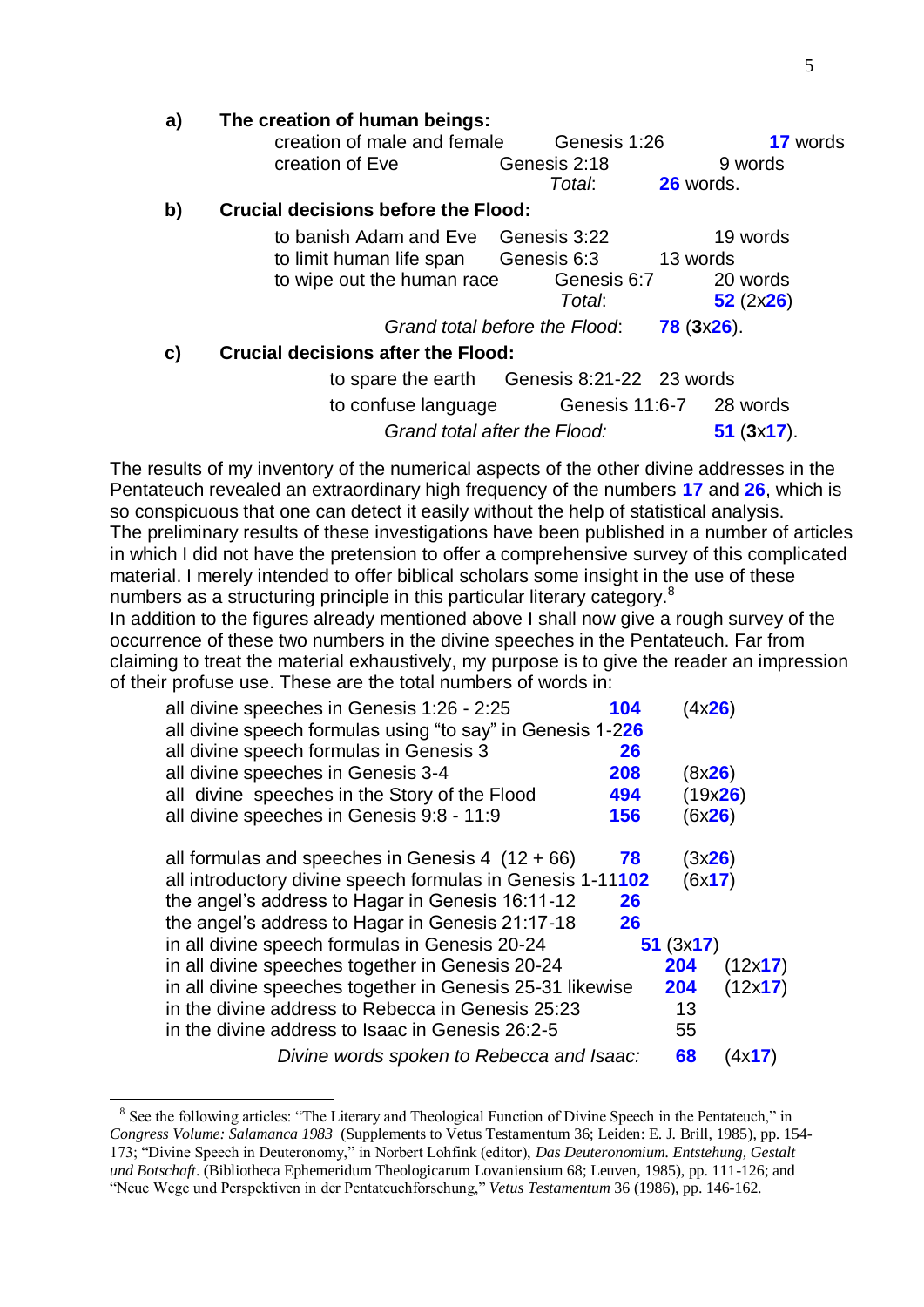| in the address to Jacob in his dream (Genesis 28:13-15)<br>52 <sub>2</sub> | (2x26) |
|----------------------------------------------------------------------------|--------|
| in all divine speech formulas together in Genesis 25-28<br>17              |        |
| words spoken to Jacob in Mesopotamia (Genesis 31:3,11-13) 51               | (3x17) |
| words spoken to and quoted by Laban in Genesis 31:24 and 2917              |        |
| words quoted by Jacob as spoken by God (Gen. $32:10(9)-13(12)$ ) 17        |        |
| divine oracle given to Jacob in Genesis 35:10-12<br>26                     |        |
| divine oracle given to Jacob in Genesis 46:3-4<br>26                       |        |

For examples of the spectacular use of the numbers **17** and **26** in the divine speeches in the rest of the Pentateuch, see my *Numerical Secrets of the Bible*, pp. 79-85.

The present analyses of the embedded poems will speak for themselves, showing how these two numbers are woven into the fabric of the poems and their immediate literary context. Moreover, as regards the seven embedded poems in the Story of Ancient Israel (Genesis-Kings), I shall adduce evidence to demonstrate their coherence and interrelationship in terms of key themes, and to show that they are poetic high points functioning as stepping-stones from the exodus towards the occupation of the land and the establishment of the kingdom of David.

### **Embedding and Framing Techniques**

As a rule, embedded poetry is clearly indicated and marked with introductory formulae and concluding demarcating remarks to differentiate them from their contexts. In some cases we find more extensive framing material surrounding the poetic passages, e.g., the Song of Moses in Deuteronomy 32 (framed by 31:14-30 and what follows in 32:44-52), and the poetic body of the book of Job (framed by the prose narrative in 1:1-3:1 and 42:7-17).

Sometimes labels are used, such as 'song/singing', 'prayer', 'blessing', 'lament', and 'letter'.

A very striking embedding and framing technique used by the biblical writers is to make space available within a narrative to accommodate the poem as an integral part of the narrative. I call this the 'split-and-embed' technique, also known as dovetailing. The use of this device is not limited to the embedding of poetic passages, but is also employed to accommodate other pieces of literature. This ingenious technique was undoubtedly already employed by the primary authors to *embed* their divergent material, but later editors also used it to *insert* additional material of their choice.

It is of paramount importance to differentiate clearly between the two kinds of accommo-dating divergent material. In each individual case, we shall have to decide whether we have to do with an embedding by the author or an insertion by a later editor.

Two clear examples of the 'split-and-embed' technique are to be found in the book of Genesis. First, the Story of the Sons of God and the Daughters of Humans followed by the Story of the Flood (Gen. 6:1-9:27), which is embedded into the Genealogy of Noah (between Gen. 5:32 and Gen. 9:28-28). And second, the Story of the Death of Sarah, the Marriage of Isaac, and the Death of Abraham (Gen. 23:1-25:11), which is embedded into the two text blocks dealing with Abraham's Progeny: the Sons of Milcah (Gen. 22:20-24), and the Sons of Ishmael (Gen. 25:12-18). Another example, among others, is to be found in the book of Exodus: the Instructions for the Tabernacle (Exod. 25:1-31:17) is embedded into the Story of Israel at Mount Sinai, between 24:18 and 31:18, which evidently belong together.

A very similar instance is the embedding of the Song of Deborah in Judges 5, where 4:23-24 and 5:31c, which clearly belong together, are split to accommodate the Song.

One of the examples in the book of Deuteronomy is the embedding of the divergent passage, Deut. 4:1-43, into the narrative between Deut. 1:1-3:29 and 4:44-49, two passages that belong closely together, of which the latter is the epilogue to the former.

And finally, there is the special case of Habakkuk 3, where the traditional Psalm heading is split into two parts to function as an including device to embed the Prayer of Habakkuk.